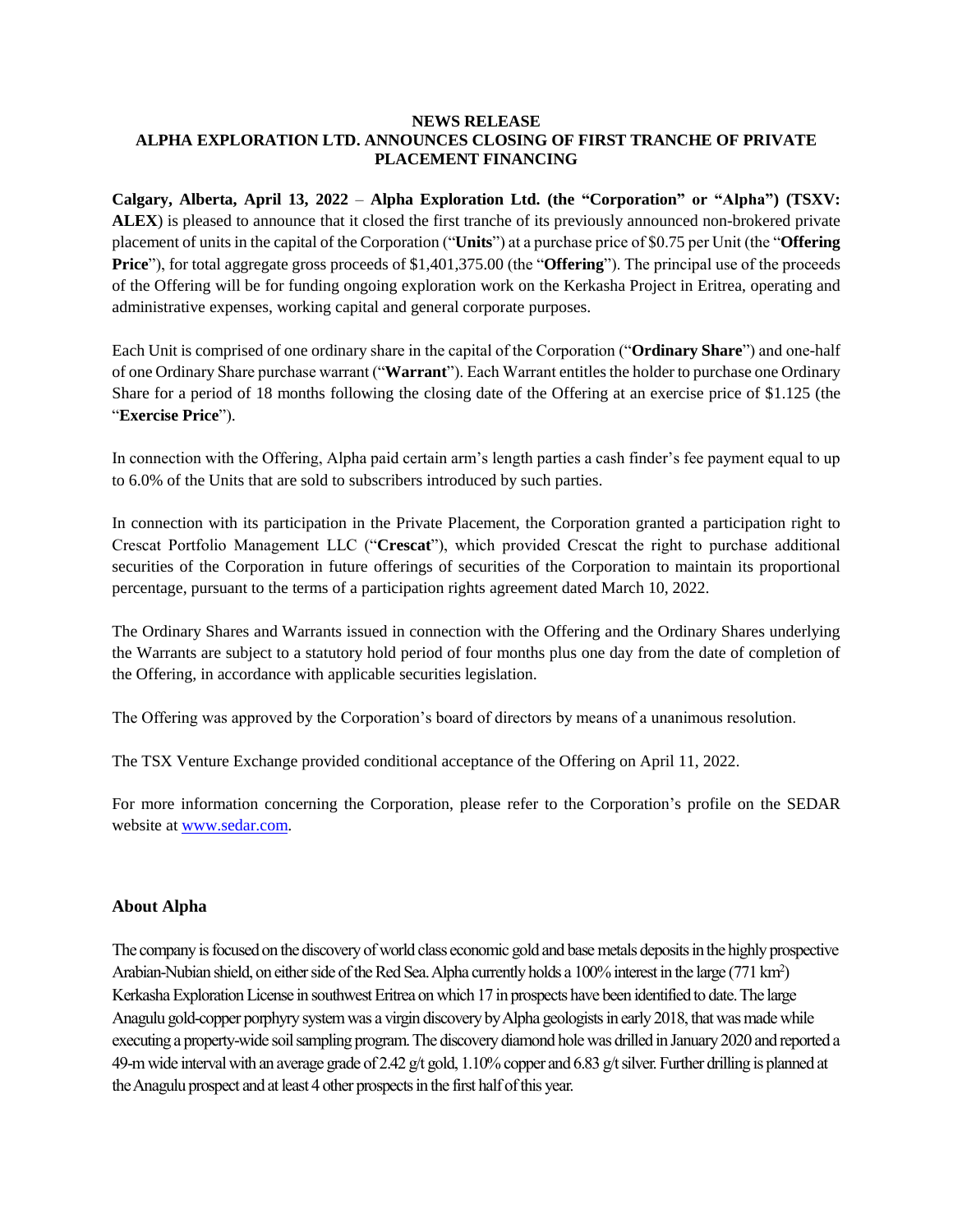## **Forward-Looking Information**

*Certain statements and information herein, including all statements that are not historical facts, contain forward-looking statements and forward-looking information within the meaning of applicable securities laws. Such forward-looking statements or information include but are not limited to statements or information with respect to: the terms and conditions of the Private Placement; the closing date for the Private Placement; and anticipated use of net proceeds from the Private Placement, including any advancement of exploration work on the Kerkasha Project. Often, but not always, forward-looking statements or information can be identified by the use of words such as "estimate", "project", "belief", "anticipate", "intend", "expect", "plan", "predict", "may" or "should" and the negative of these words or such variations thereon or comparable terminology are intended to identify forward-looking statements and information. With respect to forward-looking statements and information contained herein, Alpha has made numerous assumptions including among other things, assumptions about general business and economic conditions and the price of gold and other minerals. The foregoing list of assumptions is not exhaustive.*

*Although management of Alpha believes that the assumptions made and the expectations represented by such statements or information are reasonable, there can be no assurance that forward-looking statements or information herein will prove to be accurate. Forward-looking statements and information by their nature are based on assumptions and involve known and unknown risks, uncertainties and other factors which may cause actual results, performance or achievements, or industry results, to be materially different from any future results, performance or achievements expressed or implied by such forward-looking statements or information. These factors include, but are not limited to: risks relating to Alpha's financing efforts; risks associated with the business of Alpha given its limited operating history; business and economic conditions in the mining industry generally; the supply and demand for labour and other project inputs; changes in commodity prices; changes in interest and currency exchange rates; risks relating to inaccurate geological and engineering assumptions (including with respect to the tonnage, grade and recoverability of reserves and resources); risks relating to unanticipated operational difficulties (including failure of equipment or processes to operate in accordance with specifications or expectations, cost escalation, unavailability of materials and equipment, government action or delays in the receipt of government approvals, industrial disturbances or other job action, and unanticipated events related to health, safety and environmental matters); risks relating to adverse weather conditions; political risk and social unrest; changes in general economic conditions or conditions in the financial markets; changes in laws (including regulations respecting mining concessions); risks related to the direct and indirect impact of COVID-19 including, but not limited to, its impact on general economic conditions, the ability to obtain financing as required, and causing potential delays to exploration activities; and other risk factors as detailed from time to time. Alpha does not undertake to update any forward-looking information, except in accordance with applicable securities laws.*

### **For more information, please contact:**

### **Alpha Exploration Ltd.**

Michael Hopley President and Chief Executive Officer Alpha Exploration Ltd. Email: mhopley@alpha-exploration.com Tel: +44 207129 1148